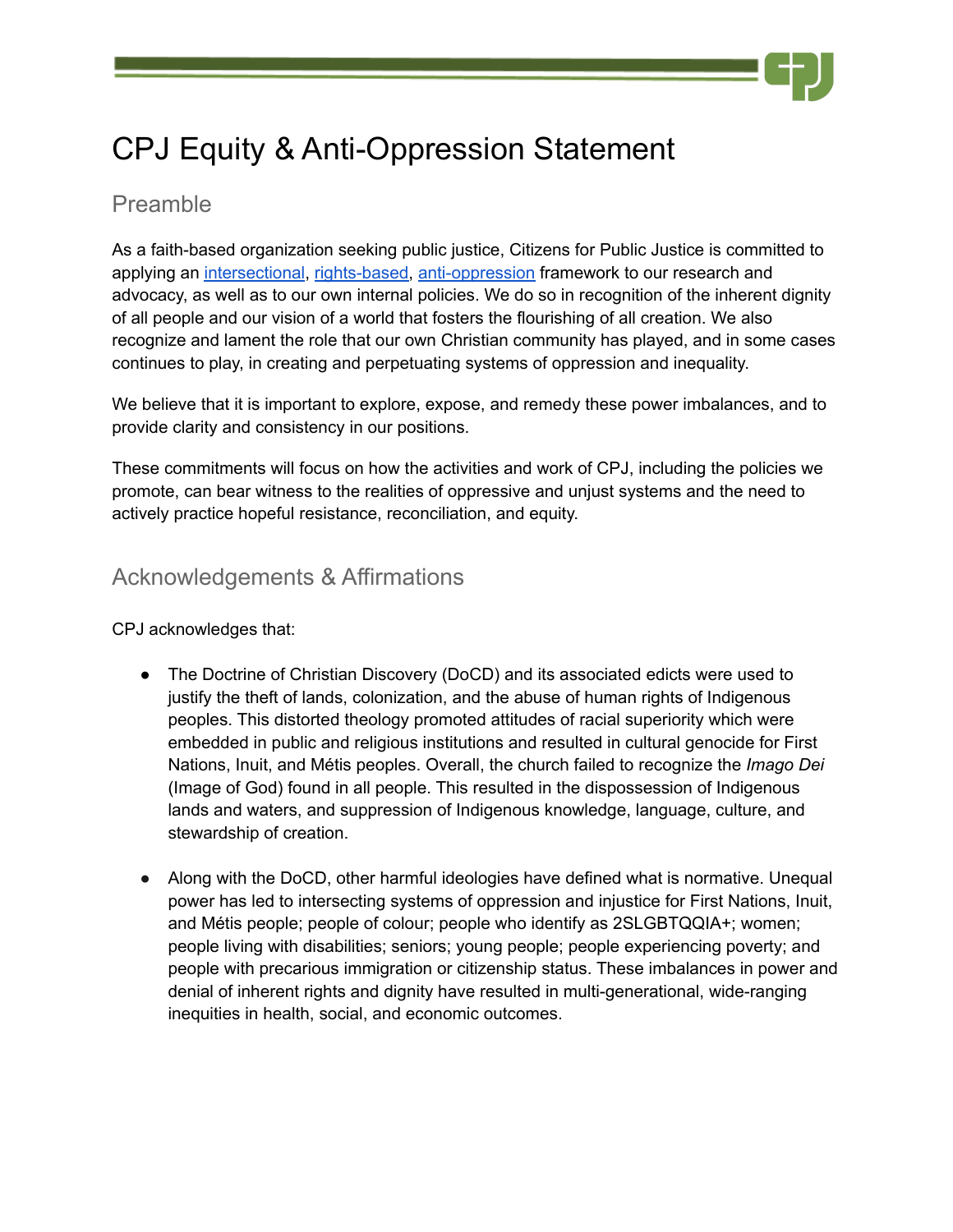• The rights, dignity, gifts, and abilities to discern the Spirit of God have been wrongfully dismissed or denied many on the basis of ability, race, ethnicity, age, socio-economic status, immigration or citizenship status, sexual orientation, and gender identity.

CPJ repudiates the Doctrine of Christian Discovery and its associated edicts. This repudiation is mutually liberating, as a distorted theological view based on domination and oppression damages all members of the church and erodes Christian witness in the public square. Given this repudiation, CPJ affirms that it will continue working towards the sacred call of reconciliation with Indigenous peoples.

#### CPJ affirms that:

● The voices, perspectives, and experiences of First Nations, Inuit, and Métis people; people of colour; people who identify as 2SLGBTQQIA+; women; people living with disabilities; and people of all ages, class, religions, and immigration and citizenship status are welcome and needed in the work and community of CPJ. While CPJ itself remains rooted in Christian faith, we recognize the need to listen to, and work alongside people and communities that do not identify as Christian.

## **Commitments**

CPJ commits to examining our own practices and policies and applying an intersectional, rights-based, anti-oppression lens to all areas of our work, including our own organizational culture. We commit to elevating and centering the voices of people who are typically marginalized.

CPJ commits to integrating the Equity & Anti-Oppression Statement throughout our strategic planning and operations, including:

- 1. Continued learning opportunities for staff, board volunteers, and members.
- 2. The development and implementation of ongoing internal and external monitoring, evaluation, and reporting processes.
- 3. The design, implementation, animation, and evaluation of our policy research, public education, advocacy campaigns, resource development, partner outreach, and communication strategies.
- 4. Regular reviews of our personnel policies, including for recruitment, hiring, and professional development.
- 5. A fair and transparent process to seek resolution to reports of harm or grievances related to our Equity & Anti-Oppression commitments.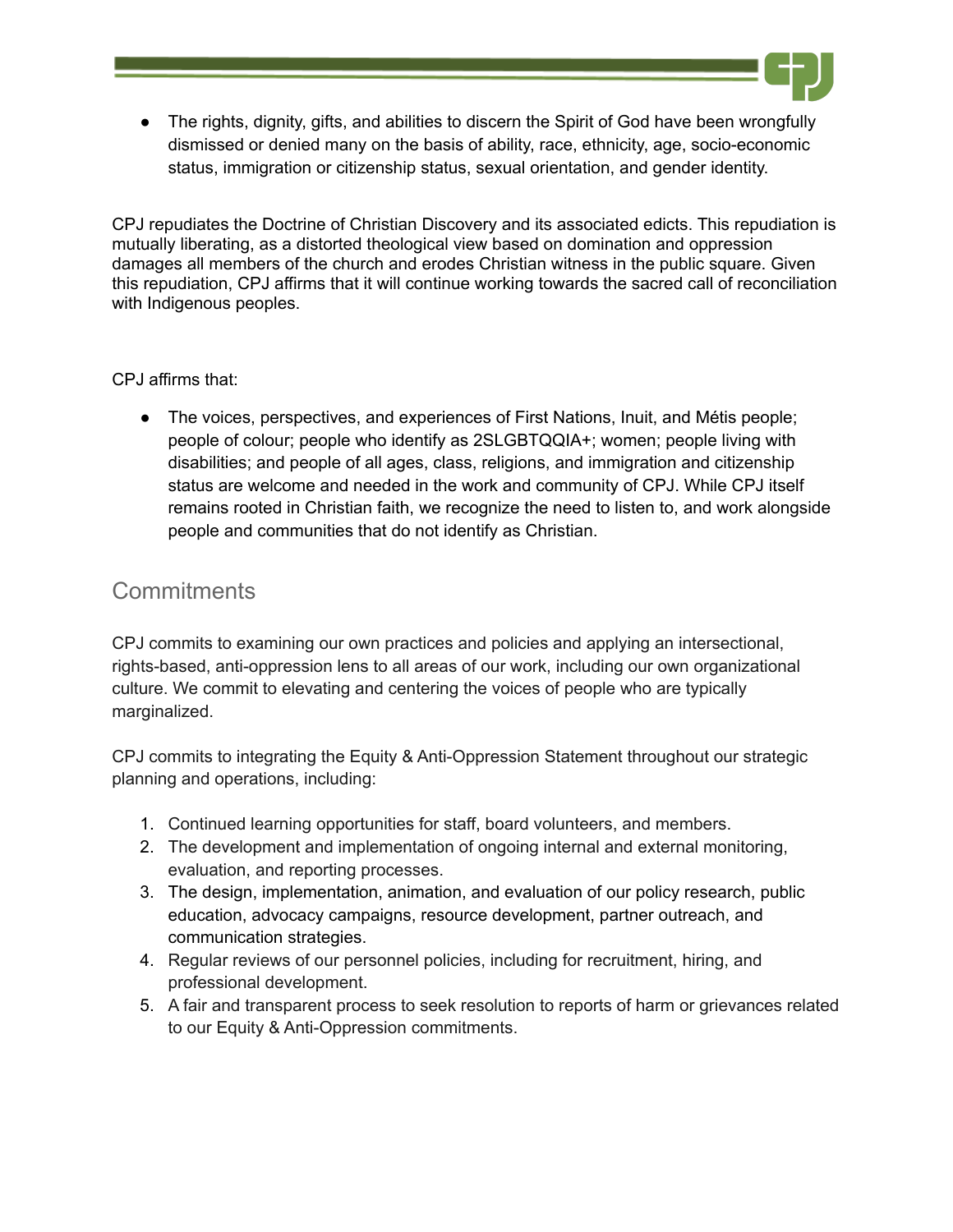## **Outcomes**

We expect that living out our commitments will result in the following:

- Increased representation and power within our organization for individuals and communities in Canada disproportionately impacted by systemic oppression (e.g., First Nations, Inuit, and Métis people; people of colour; people who identify as 2SLGBTQQIA+; women; people living with disabilities; seniors; young people; people experiencing poverty; and people with precarious immigration or citizenship status).
- Strong partnerships among CPJ and our members with organizations and movements led by marginalized communities, resulting in greater collective impact to challenge oppression and build a more just and sustainable society.
- The development of a community learning path for CPJ staff and Board, and opportunities for members to continually grow in our capacity to cultivate equitable, anti-oppressive, accessible spaces and policies.

## Reporting procedures

CPJ invites accountability from staff, members, partners, and all those who engage with our resources and activities to ensure we are honouring this Equity and Anti-Oppression Statement and commitments. CPJ will be developing a grievance process to report instances of harm or complaints related to this statement and commitments. Accountability will extend to members of board and staff, volunteers, and CPJ events, campaigns, and resources. Should you have any questions or concerns in the meantime, please contact us at  $EAO@cpi$  and a staff member will respond within 5-10 working days.

## Appendices

If you would like to learn more about the rationale and process for the development of CPJ's Equity & Anti-Oppression Statement (EAO), please refer to these appendices. Additional resources will be added as we continue to operationalize our commitments.

<span id="page-2-0"></span>Key [terms](#page-2-0): Intersectionality; rights-based approaches; oppression & anti-oppression Backgrounder: Why & How Was the EAO Statement [Developed?](https://docs.google.com/document/u/1/d/1zpgBZyMMr8Tw3YWKk_cfQI3Tx2ItKdEzDZOLWNMsvbI/edit) Backgrounder: [Repudiating](https://docs.google.com/document/u/1/d/1tXW2o6e9UirbEUoM1J8w7qkifS2vDkRg2n8uHCzSj-I/edit) the Doctrine of Christian Discovery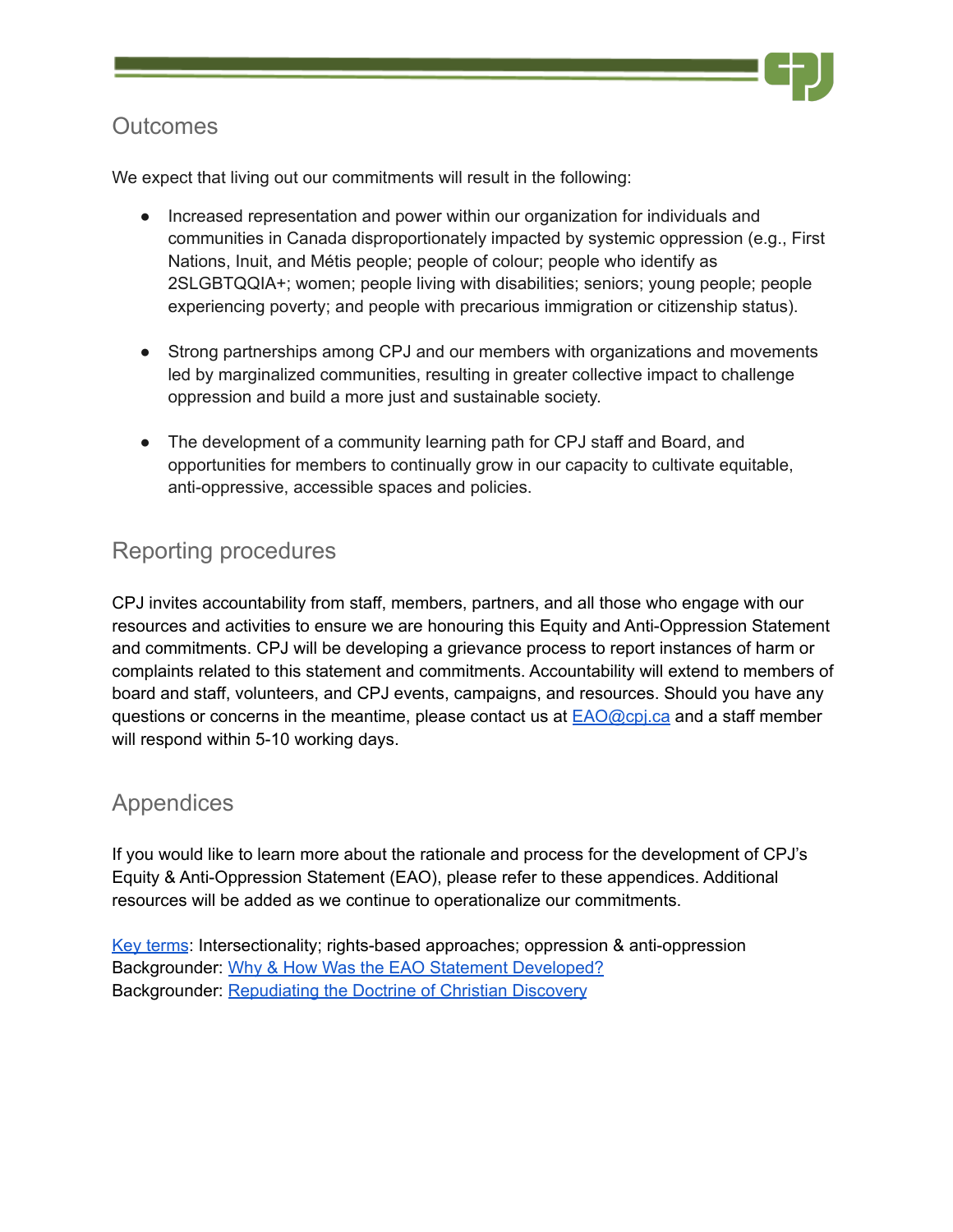## **Key Terms**



Intersectionality explores how various facets of a person's identity (e.g. race, gender, (dis)ability, age, class, etc.) can "intersect" and have a compounded effect on their experience of power and privilege. Intersectional approaches analyse how power, privilege, access, etc. are experienced differently by people and communities based on their overlapping social identities.

In the work of CPJ, this can look like exploring the varying impacts (positive or negative) of any given policy or program on specific populations or communities. We are committing to engaging in this type of power analysis both regarding our own internal policies and practices, as well as external federal policies related to poverty in Canada, climate justice, and refugee rights.

[Back](#page-0-0) to top

### <span id="page-3-0"></span>**Rights-based approaches**

Rights-based approaches explore and analyse policies and programs in terms of their compliance with international and/or domestic human rights obligations. Recommendations are made for both "duty bearers" (i.e. governments and others in positions of power who have a responsibility to ensure human rights are honoured and realized) and "rights bearers" (i.e. the people, communities, or other bodies who hold specific rights). Rights-based approaches frame issues through a lens of justice, rather than charity and can leverage international and/or domestic law to seek change, accountability, and reparations.

In the work of CPJ, we have a long history of using rights-based approaches in our advocacy and policy work related to poverty, climate justice, and refugee rights, with specific work in recent years to incorporate Indigenous rights specifically. CPJ's notion of public justice is consistent with a rights-based approach in that we recognize a responsibility on the part of governments and policy-makers to respect and honour the inherent rights of all people.

#### [Back](#page-0-0) to top

#### <span id="page-3-1"></span>**Oppression and Anti-oppression**

**Oppression** is the use of power or privilege by a socially, politically, economically, and/or culturally dominant group (or groups) to disempower (take away or reduce power), marginalize, silence or otherwise subordinate one social group or category. **Systemic Oppression** consists of practices, policies, laws and standards that disadvantage a particular group or category of